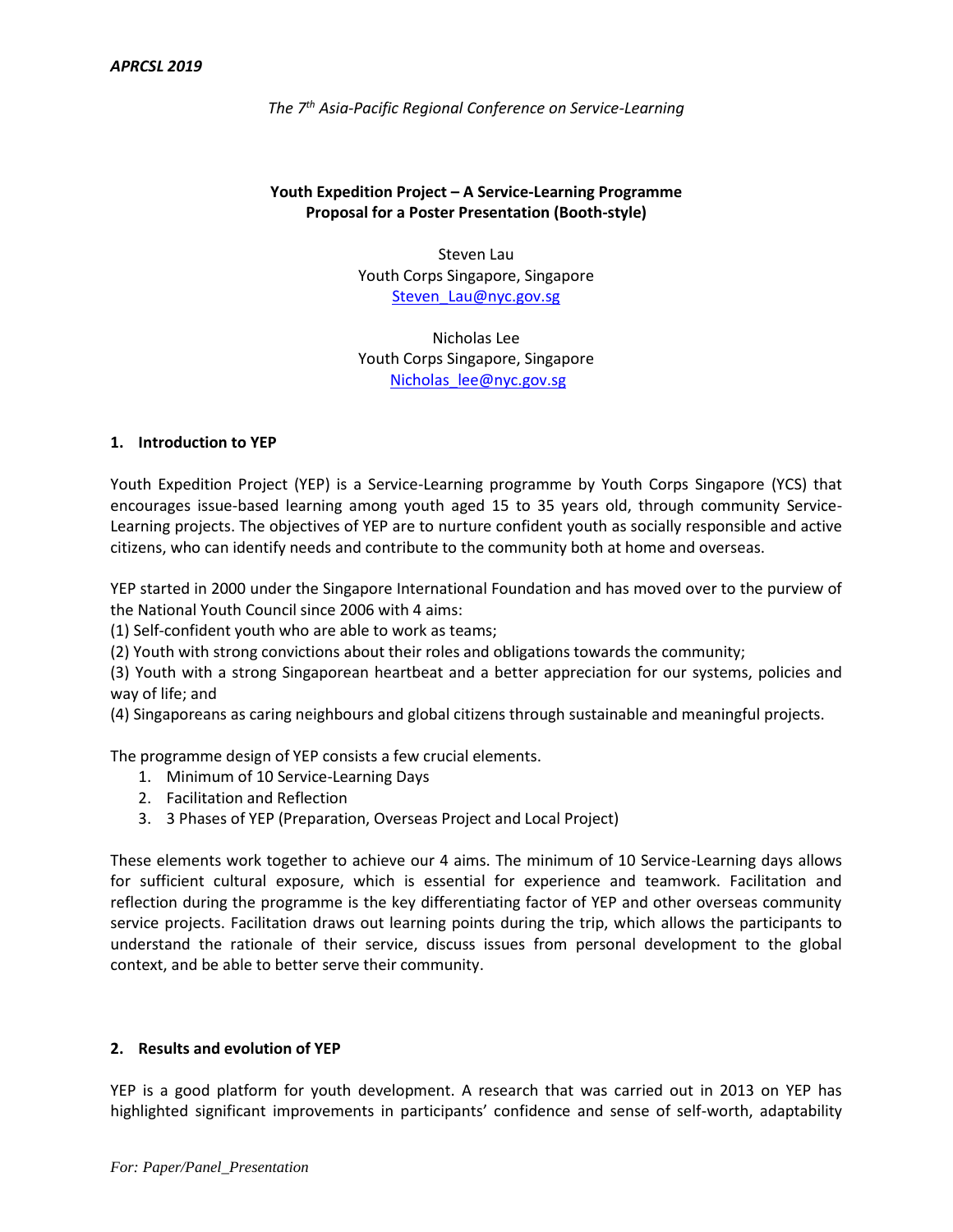and sense of responsibility. This translates to behavioural changes seen in the increase of volunteering frequency, spending more time with their loved ones and better analytical, teamwork and interpersonal skills. 1

Since its inception, YEP has grew from impacting a few hundred youths in early 2000s to currently supporting about 4,000 participants annually to our neighbouring countries, with a focus on ASEAN, China and India.

In 2009, National Youth Council adopted a Programme Funding approach to empower organizations (typically educational institutions or youth sector organizations) to process YEP under their purview in an effort to make this programme easily available to more youth participants.

In 2016, the administration of YEP was handed over to Youth Corps Singapore (YCS), the volunteering arm of National Youth Council. This is to better align itself as a youth centric programme and to integrate participants to the volunteering scene in Singapore after the completion of YEP.

To better prepare our youths for this fast-changing world, YCS has piloted an alternative model of YEP in 2018 to Indonesia and China. The Alternate YEP incorporates the segment of a dedicated Learning Journey to the city to provide a holistic perspective to participants by exposing them to possibilities and developments in the country. These can be guided tours to various forms of businesses (MNCs, start-ups, non-profits and more), visits to cultural and historical sites or youth-youth interaction. This is completed with a facilitation to consolidate their learnings.

# **3. Rationale and proposed method of delivery**

We will like to propose a Poster Presentation (Booth-style) during the conference. The foundation of YEP does not stem from the academic or research field but rather from experiential learnings and programme execution and management. We believe that this choice will not only allow us to better present our materials but also provide a more pleasant experience and valuable takeaway for the conference attendees.

This Booth-style aims to include interactive elements such as face-to-face conversations and videos during our sharing. For face-to-face conversations, this will replicate the idea of a Human Library where conference attendees can hear from a diverse group of stakeholders of YEP to grasp a holistic view of the programme.

Our targeted audience are practitioners and enablers of service-learning (educators, governmental organizations and youth sector organizations). By sharing this programme with them, we hope to achieve two outcomes.

(1) We want to allow these enablers or practitioners who are able to effect change to adopt the idea of a service-learning programme that can be conducted both overseas and locally in their community. With this sharing, conference attendees can not only hear from the programme managers the know-hows of starting the programme within their countries, they also get to witness the results of this programme by speaking to different youths, both leaders and members alike who have undergone YEP.

 $\overline{a}$ 

<sup>&</sup>lt;sup>1</sup> Refer to Annex A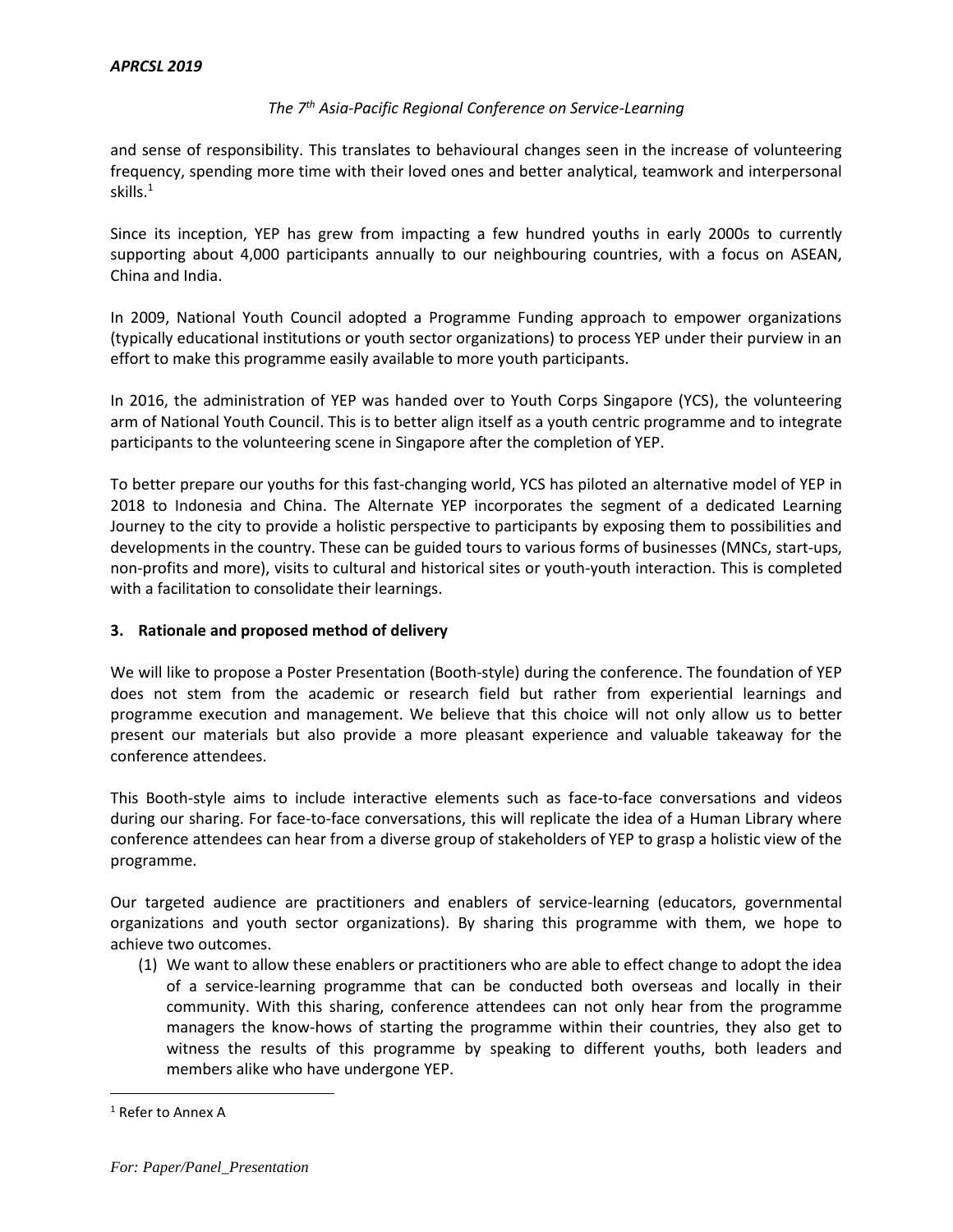(2) After this sharing, we hope to spark collaboration within the sector which can include having youth-youth interaction between organizations or even countries for the YEP programme. This can come in the likes of learning journeys, cultural exchanges and volunteering together at a common site.

Our proposed groups of stakeholders are:

1 – YEP Cluster Members (YEP volunteers with YCS)

2 – YEP Leaders

3 – YCS Staff (Programming, Grant, Implementation and Management)

4 – Alternate YEP Participants (Participants from 2018 pilot trip to Chengdu and Indonesia) *\*numbers are assigned groups in the layout below.* 

A draft of the layout is attached in Picture 1.



Picture 1

Triangles – represent information boards and/or TV Screen for video screening. Rectangles – represent infographics/pictures of the YEP programme.

Logistics required:

| Item                 | Quantity  | <b>Remarks</b>                    |
|----------------------|-----------|-----------------------------------|
| <b>Tables</b>        |           | Can be a side table (small sized) |
| Cocktail Table       |           |                                   |
| Chairs/Stools        | $15 - 20$ |                                   |
| <b>Power Sockets</b> |           |                                   |

Space allocated will need to comfortably fit at least 15 – 20 persons.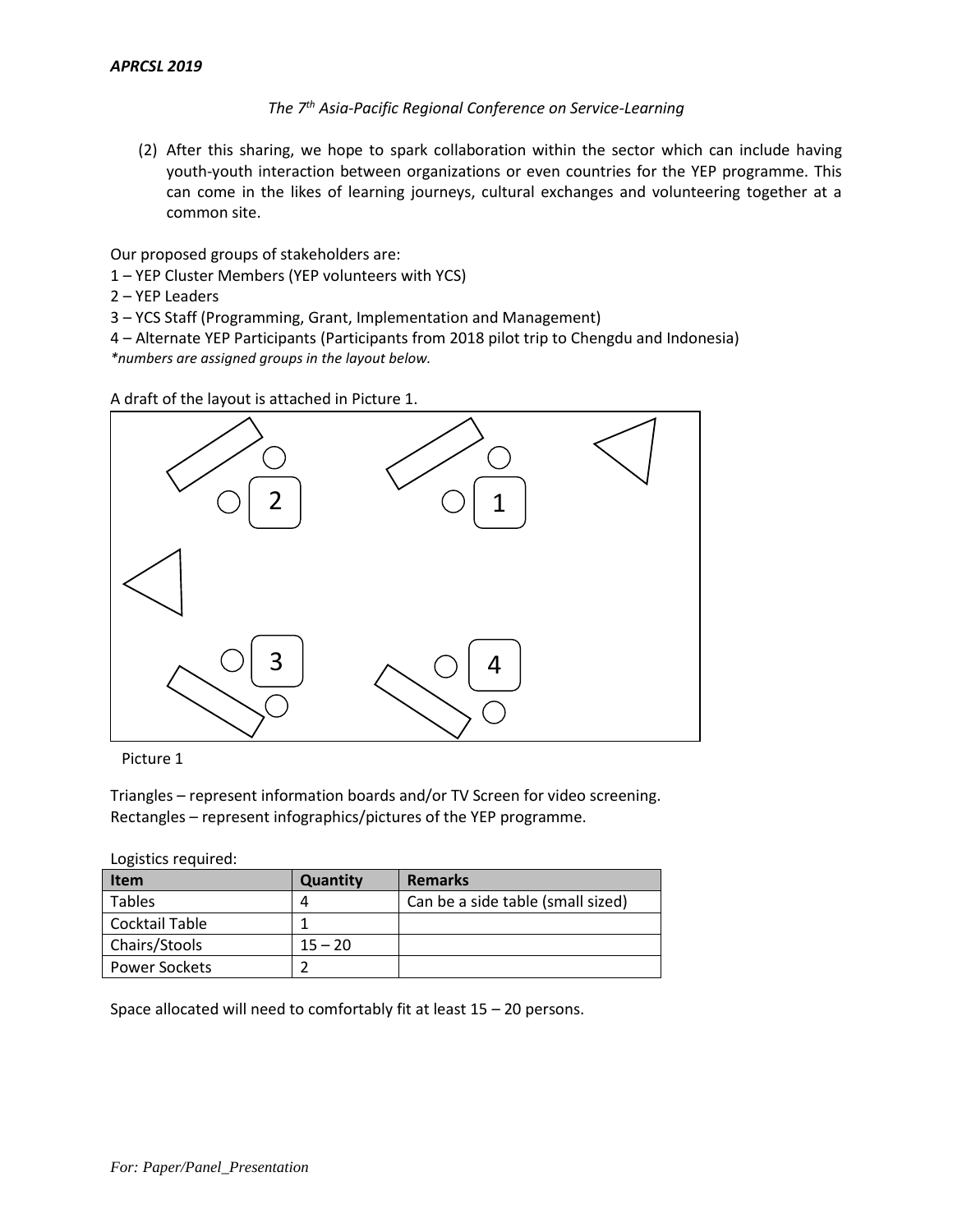# **4. Conclusion and contribution to practice**

With this, we would like to impart to conference attendees a wholesome perspective of the YEP programme with our interactive elements of a Human Library concept sharing and videos. Equipped with this knowledge, conference attendees will feel empowered and inspired to kick-start a programme similar in their community. The possibility of the emergence of future collaborations between organizations or countries from the result of this conference will benefit the service-learning space tremendously.

**Keywords**: Service-Learning, Overseas, Volunteering, Youth